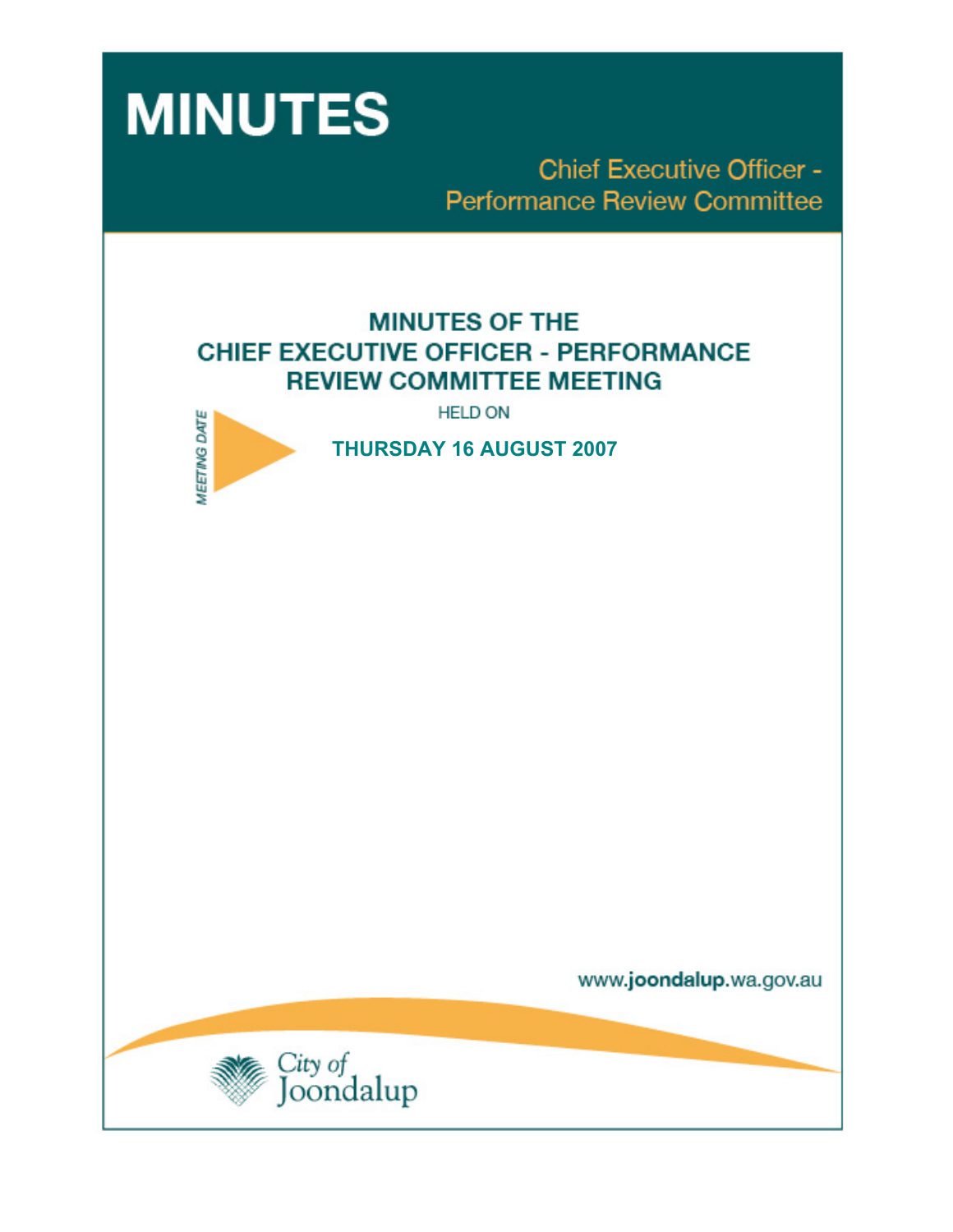## **CITY OF JOONDALUP**

## **MINUTES OF THE CHIEF EXECUTIVE OFFICER - PERFORMANCE REVIEW COMMITTEE MEETING HELD IN CONFERENCE ROOM 3, JOONDALUP CIVIC CENTRE, BOAS AVENUE, JOONDALUP ON THURSDAY 16 AUGUST 2007.**

## **ATTENDANCE**

## **Committee Members:**

| <b>Presiding Person</b>        | South Ward          |
|--------------------------------|---------------------|
| <b>Deputy Presiding Person</b> | <b>Central Ward</b> |
|                                |                     |
|                                | North Ward          |
|                                | North-Central Ward  |
|                                |                     |

## **Officers:**

| Director, Corporate Services:        | M TIDY     | Absent from 1815 hrs to 1818 hrs and<br>from 1820 hrs to 1827 hrs |
|--------------------------------------|------------|-------------------------------------------------------------------|
| Administrative Services Coordinator: | J HARRISON |                                                                   |

#### **In attendance:**

Mr John Phillips, Workplace Solutions

## **DECLARATION OF OPENING**

The Presiding Person declared the meeting open at 1731 hrs.

## **APOLOGIES/LEAVE OF ABSENCE**

Apology Cr Michele John

## **Leave of Absence previously approved**

Cr Brian Corr 10 August 2007–1 September 2007 inclusive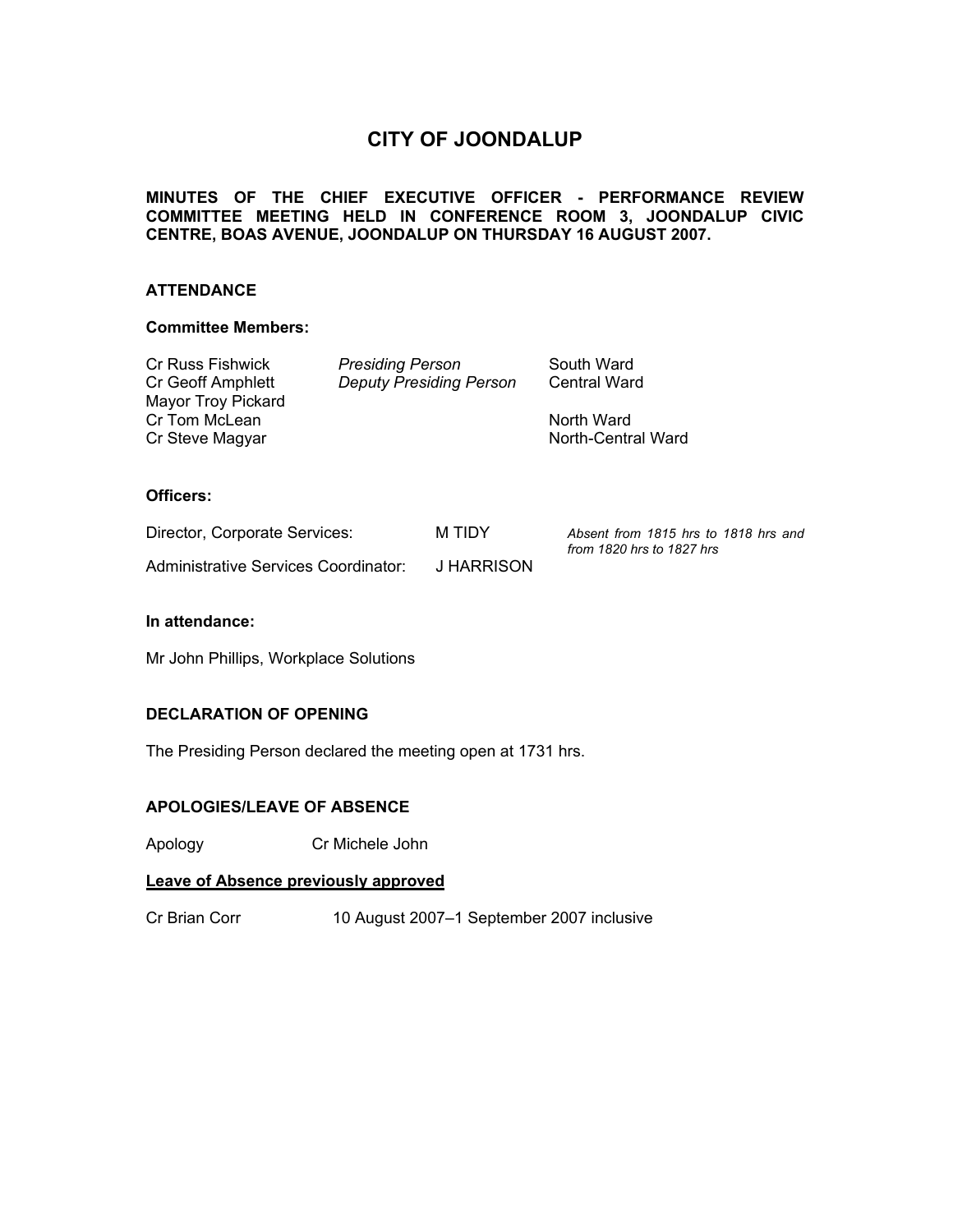#### **CONFIRMATION OF MINUTES**

MINUTES OF THE CHIEF EXECUTIVE OFFICER – PERFORMANCE REVIEW COMMITTEE MEETING HELD ON 7 AUGUST 2007

**MOVED Cr Amphlett, SECONDED Cr Magyar that the minutes of the meeting of the Chief Executive Officer – Performance Review Committee held on 7 August 2007 be confirmed as a true and correct record.** 

#### **The Motion was Put and CARRIED (5/0) CARRIED (5/0)**

**In favour of the Motion:** Crs Fishwick, Amphlett, McLean and Magyar, Mayor Pickard

#### **ANNOUNCEMENTS BY THE PRESIDING PERSON WITHOUT DISCUSSION**

Nil

#### **DECLARATIONS OF INTEREST**

#### **Disclosure of Financial Interests**

A declaration under this section requires that the nature of the interest must be disclosed. Consequently a member who has made a declaration must not preside, participate in, or be present during any discussion or decision-making procedure relating to the matter the subject of the declaration. An employee is required to disclose their financial interest and if required to do so by the Council must disclose the extent of the interest. Employees are required to disclose their financial interests where they are required to present verbal or written reports to the Council. Employees are able to continue to provide advice to the Council in the decision making process if they have disclosed their interest.

| <b>Name/Position</b>      | Mr Garry Hunt - Chief Executive Officer                             |
|---------------------------|---------------------------------------------------------------------|
| <b>Item No/Subject</b>    | Item 1 - Preliminary Discussions with Consultant, setting of formal |
|                           | interview date with CEO and revised timetable                       |
| <b>Nature of interest</b> | Financial                                                           |
| <b>Extent of Interest</b> | Mr Hunt holds the position of CEO.                                  |

#### **Disclosure of interest affecting impartiality**

Elected Members and staff are required under the Code of Conduct, in additional to declaring any financial interest, to declare any interest that may affect their impartiality in considering a matter. This declaration does not restrict any right to participate in or be present during the decision-making process. The Elected Member/employee is also encouraged to disclose the nature of the interest.

| <b>Name/Position</b>      | Mr Mike Tidy - Director Corporate Services                            |  |
|---------------------------|-----------------------------------------------------------------------|--|
| <b>Item No/Subject</b>    | I Item 1 - Preliminary Discussions with Consultant, setting of formal |  |
|                           | interview date with CEO and revised timetable                         |  |
| Nature of interest        | Interest that may affect impartiality                                 |  |
| <b>Extent of Interest</b> | Due to the nature of his employment relationship with the CEO.        |  |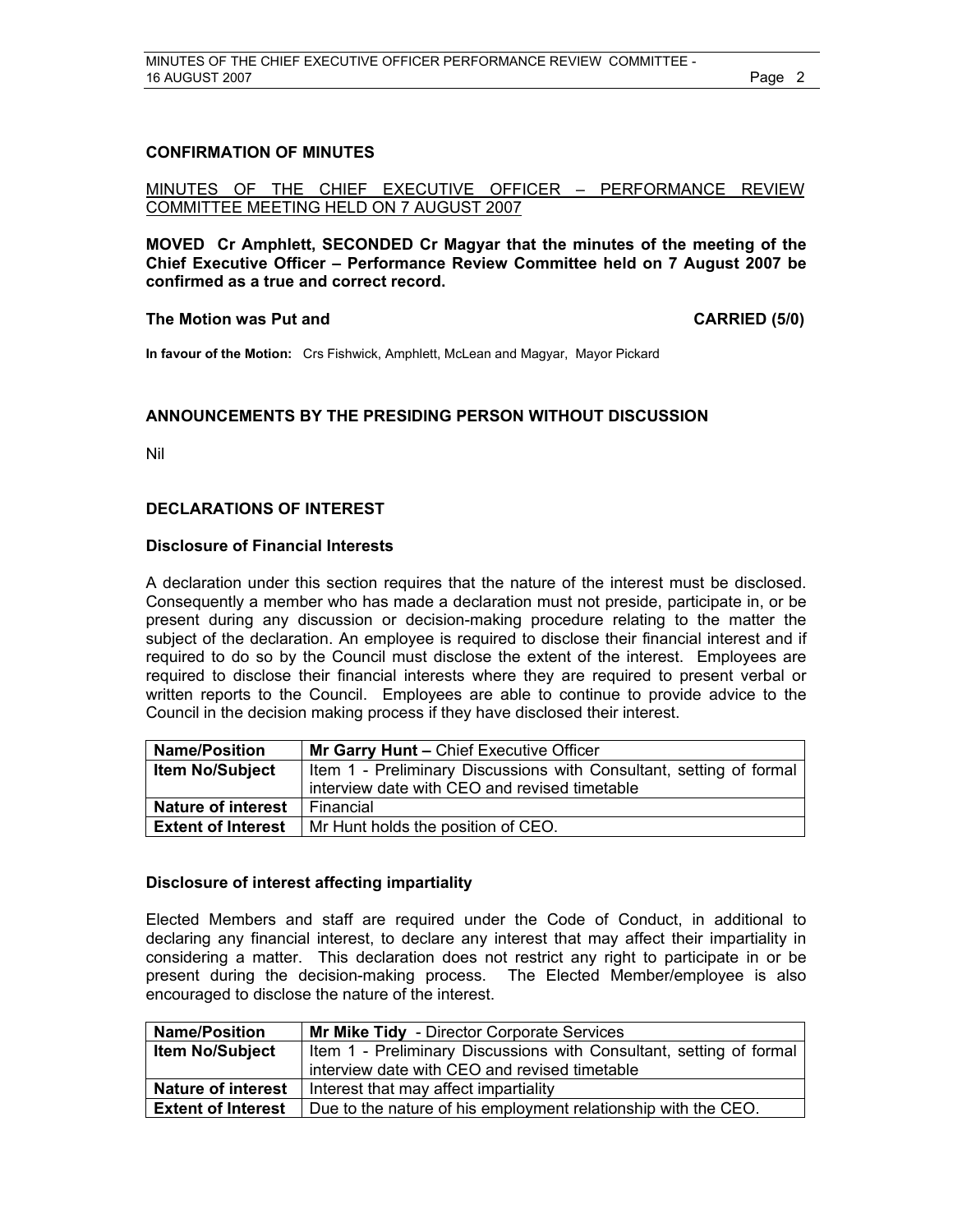## **IDENTIFICATION OF MATTERS FOR WHICH THE MEETING MAY SIT BEHIND CLOSED DOORS**

Nil.

## **PETITIONS AND DEPUTATIONS**

Nil.

## **ITEM 1 PRELIMINARY DISCUSSIONS WITH CONSULTANT. SETTING OF FORMAL INTERVIEW DATE WITH CEO AND REVISED TIMETABLE – [74574]**

**WARD:** All

**RESPONSIBLE** Mr Mike Tidy **DIRECTOR:** Corporate Services

#### **PURPOSE**

The purpose of this report is to enable the Committee to raise any issues with the appointed consultant prior to the commencement of the process, for the consultant to clarify any issues that he may have with the Committee, for the Committee to resolve the meeting date for the formal interview with the CEO and to adopt the revised review timetable.

## **EXECUTIVE SUMMARY**

John Phillips from Workplace Solutions, who has been appointed to assist the Committee in the CEO's performance review process, has been invited to the Committee meeting to talk through the process for the conduct of the performance review. The Committee members will have an opportunity to raise any issues that they have in terms of the process and at the same time the consultant can clarify any requirements with the Committee.

The second requirement is for the Committee to resolve the date and time for the formal performance interview with CEO. The CEO has been consulted in relation to the proposed date and is available and agreeable to that time and date.

The final requirement is for the Committee to endorse a revised review timetable. The timetable adopted by the Committee at its meeting on 7 August 2007 did not take account of the CEO's absence in Jinan in September.

*It is recommended that the CEO Performance Review Committee:* 

*1 NOTES the discussions with John Phillips from Workplace Solutions as the consultant appointed to assist the Committee with the CEO's Performance Review;*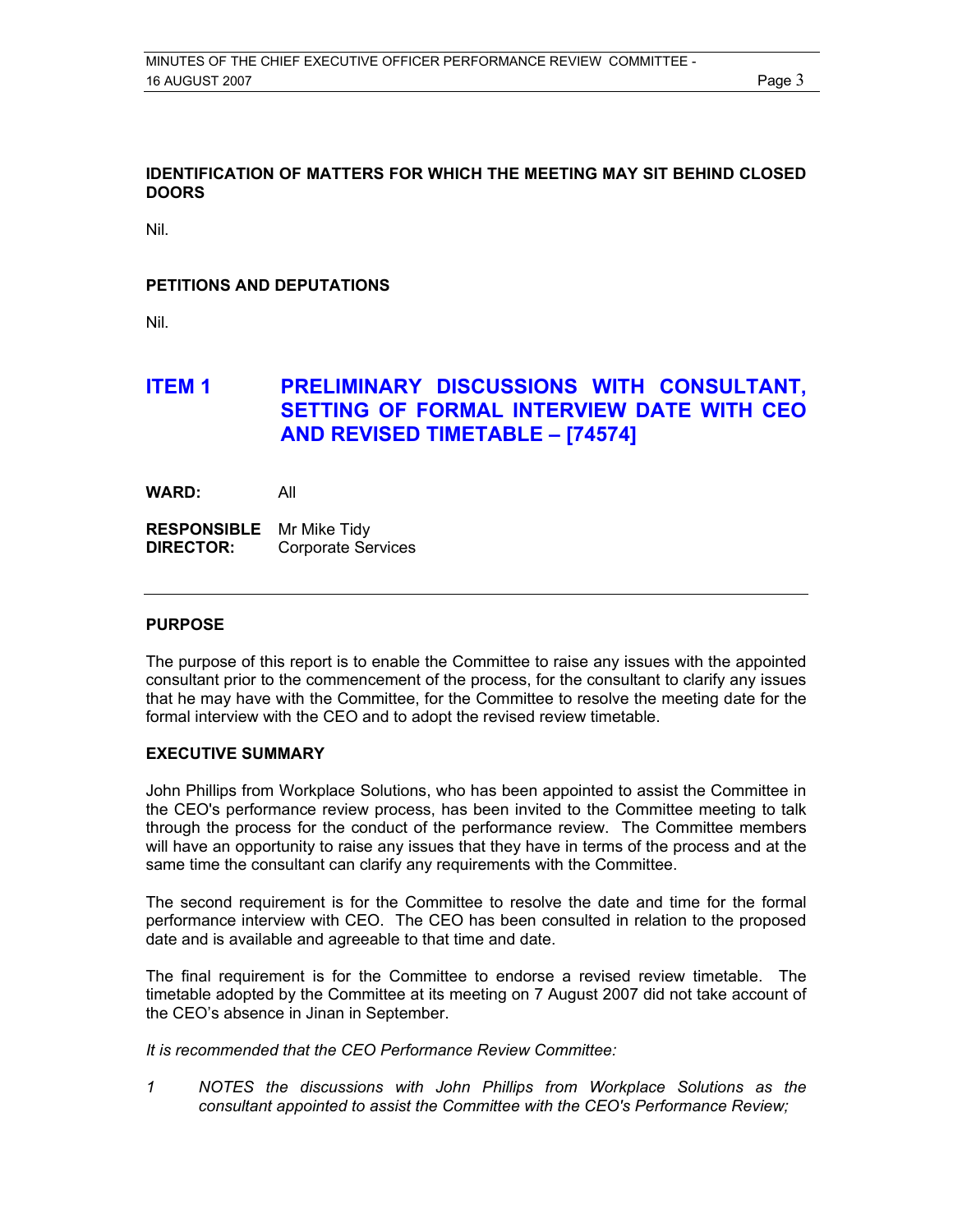- *2 SETS Wednesday 19 September 2007 at 7pm as the date and time for the conduct of the formal performance interview with the CEO.*
- *3 ENDORSES the revised timetable for the performance review of the CEO.*

## **BACKGROUND**

At the last meeting of the Committee on Tuesday 7 August 2007, John Phillips from Workplace Solutions was appointed as the consultant to assist the Committee in the conduct of the Performance Review of the CEO. Prior to the commencement of the formal process it was felt appropriate to invite John to the Committee so that any issues committee members have can be clarified or considered as a part of the review process. It also offers the opportunity for John Phillips to clarify any issues that he may have in relation to the approach to the review process.

As Committee members would be aware the review process is set out in Clause 11 of the CEO's contract and is quite specific in terms of the steps required and also the timeframes in which the various steps must be completed. The trigger for this process is to determine the date on which the Committee would like to conduct the formal interview of the CEO in relation to his performance. Once this date has been determined then all of the other steps can be worked backwards from that date and the steps following the interview will also fall into place.

The steps to follow, once the interview date has been determined, will be to give formal notice to the CEO of the interview time and date, which then provides for a minimum of 15 working days for the CEO to prepare a report. At the same time an invitation will be issued to all individual Elected Members who will also have at least 15 working days to provide formal written comments in relation to the CEO's performance review.

The Director Corporate Services will issue the notices and the consultant will undertake the process of collating the written responses from Elected Members.

#### **DETAILS**

#### **Issues and options considered:**

The only issue that has arisen in relation to setting the formal interview date with the CEO is that he is travelling to Jinan, the City of Joondalup's sister City, and is unavailable between 31 August 2007 and 17 September 2007. It is proposed therefore that all the preliminaries required to be undertaken in terms of consulting with individual Elected Members and getting their written reports, as well as the CEO providing his written report, will be done prior to that period and that the formal interview will then be conducted upon his return.

In putting together the timetable that was adopted by the Committee at its meeting of 7 August 2007 the CEO's visit to Jinan was overlooked. As a consequence it has become necessary to revise the performance review timetable. All of the processes up to the formal interview remain largely unchanged. The original proposed interview date of 6 September 2007 has now been moved to 19 September 2007 and all the subsequent deadlines have been revised. Some leeway had already been included in the original timetable, which means that despite the delay in conducting the formal interview the previous deadline of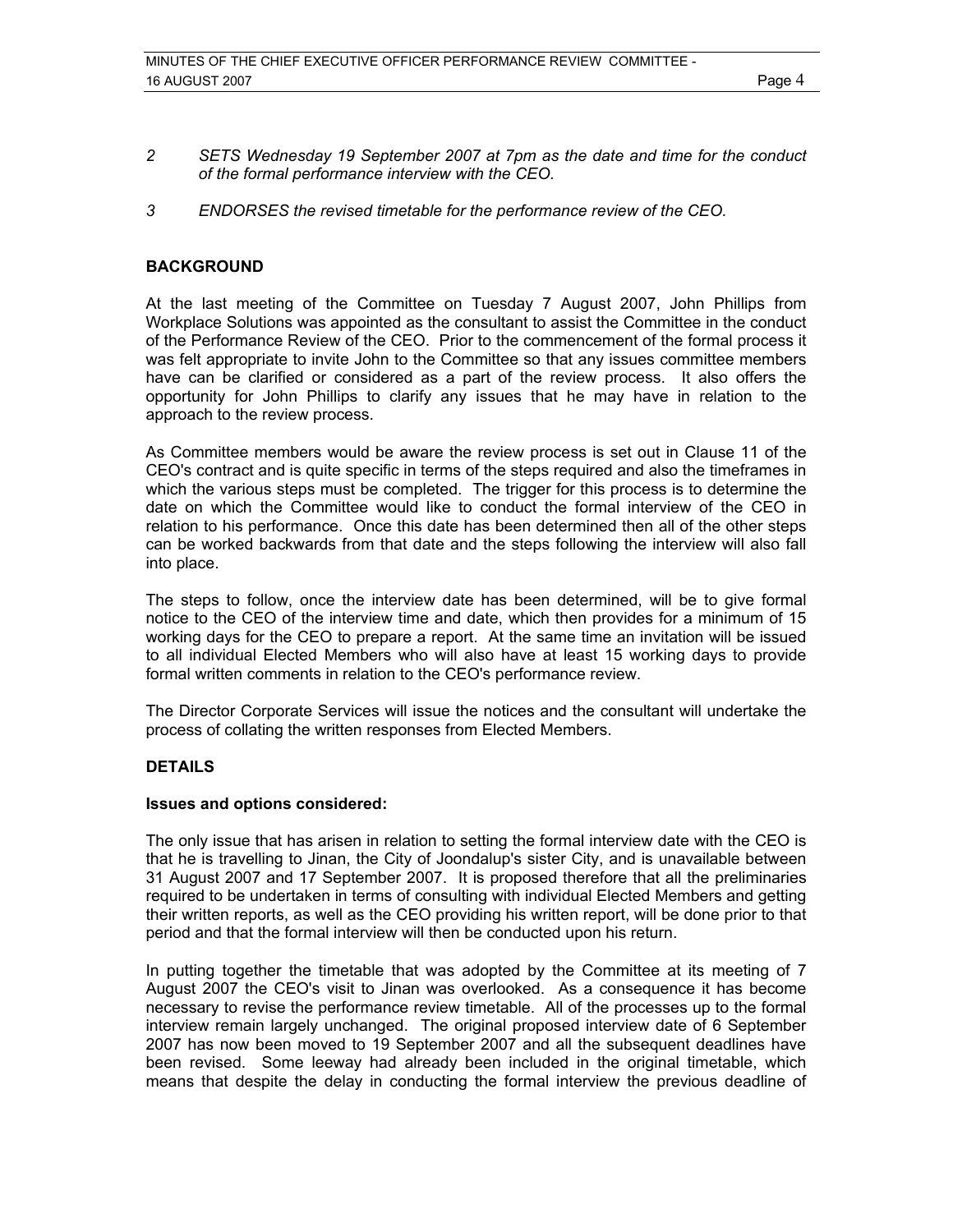submitting the final report to the Council meeting of Tuesday 16 October 2007 can still be met.

#### **Link to Strategic Plan:**

Objective 4.5 - To manage our workforce as a strategic business resource.

## **Legislation – Statutory Provisions:**

Included in Clause 3 Executive Duties, of the CEO's Employment Contract are the following references to the Local Government Act 1995 and other regulatory requirements:

- "3.3 exercise such powers and carry out such duties and functions as are imposed in the Act, and all other relevant laws, regulations and Standing Orders
- 3.4 fulfil the functions of a CEO as prescribed in the Act
- 3.5 comply with the Council's policies and procedures and Code of Conduct, as varied from time to time by the Council"

#### **Risk Management considerations:**

The performance review process is designed to evaluate and assess the CEO's performance against Key Performance Indicators on a periodic basis and the Performance Review Committee is required to refer its concluded report to the Council for consideration and actioning.

#### **Financial/Budget Implications:**

In conducting the performance review under the CEO's Employment contract, the Performance Review Committee is required to appoint and consult with and seek guidance from an external and independent human resources expert, or similar, to facilitate the review of the CEO's performance (Clause 11.3(e)(i)).

Provision has been made in the 2007/08 consultancy budget for this cost and the quotation received is within expectations.

#### **Policy implications:**

Not applicable.

#### **Regional Significance:**

Not applicable.

## **Sustainability implications:**

Not applicable.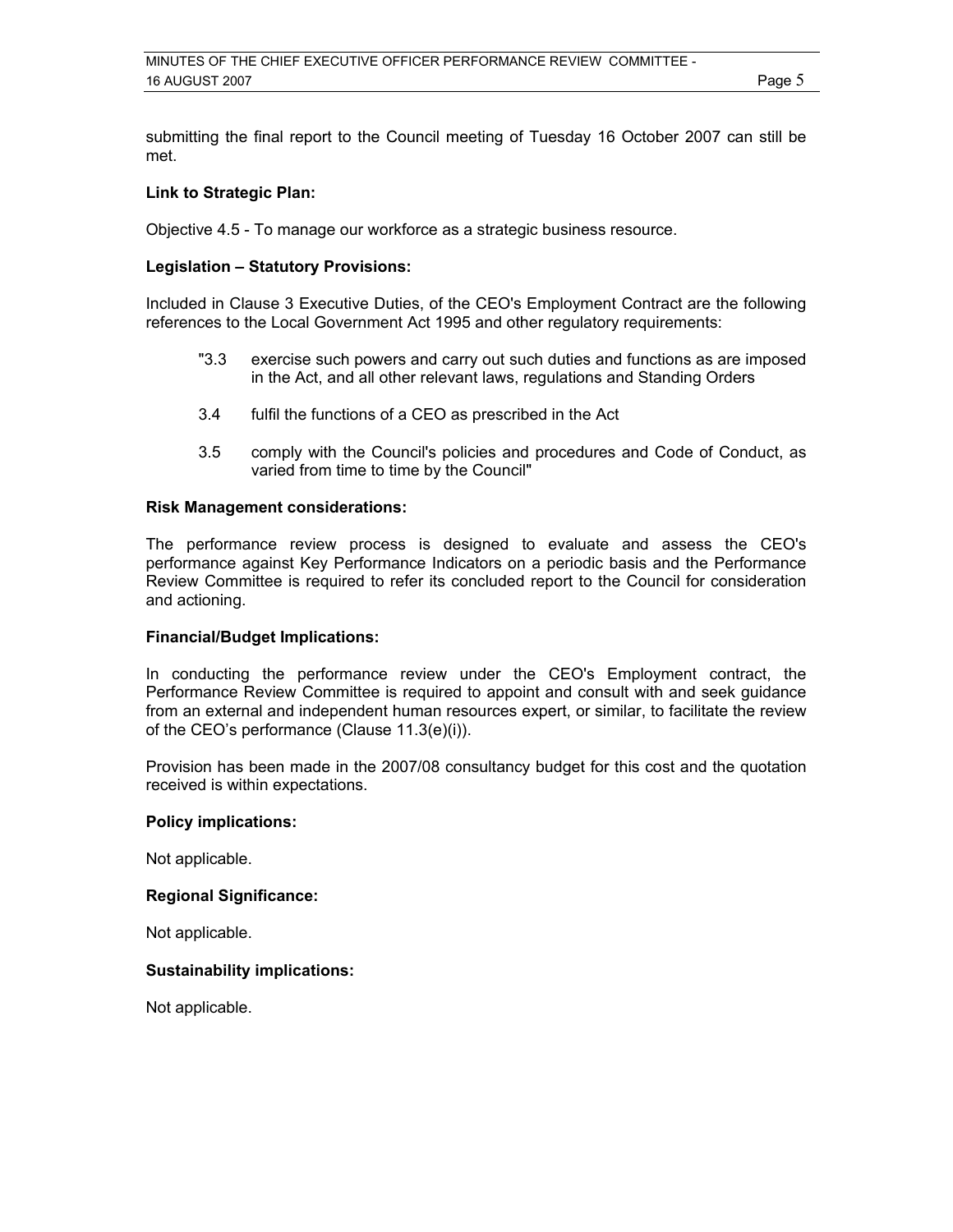## **Consultation:**

As part of the review process under Clause 11(3)(e)(ii) the Performance Review Committee is required to seek written comments in relation to the CEO's performance from all individual Councillors. The Committee has determined that the consultant may provide assistance to any Elected Member who needs it in order to compile their written response provided that in accordance with the performance review requirements the response is in writing and is signed by the Elected Member.

## **COMMENT**

The setting of the formal interview date is really pivotal to the whole review process as all the other required timeframes revolve around this. Once this date has been resolved all the other processes will fall into place. Despite the need to review the timetable due to the CEO's absence while in Jinan there was sufficient leeway in the original timetable to enable the target date of submitting the formal review to the Council meeting of Tuesday 16 October 2007 to still be achieved.

The attendance of the consultant, John Phillips, at the meeting will enable any Committee members to raise any issues that they have in relation to proceeding with the formal review process and also enable John Phillips to clarify any process issues that he may have.

## **ATTACHMENTS**

Attachment 1 Revised CEO Performance Review Timetable

#### **VOTING REQUIREMENTS**

Simple majority.

## **OFFICER'S RECOMMENDATION**

That the CEO Performance Review Committee:

- 1 NOTES the discussions with John Phillips from Workplace Solutions as the consultant appointed to assist the Committee with the CEO's Performance Review;
- 2 SETS Wednesday 19 September 2007 at 7pm as the date and time for the conduct of the formal performance interview with the CEO.
- 3 ENDORSES the revised timetable for the performance review of the CEO.

#### **SUSPENSION OF STANDING ORDERS LOCAL LAW 2005**

**MOVED Cr Fishwick SECONDED Mayor Pickard that the CEO Performance Review Committee SUSPENDS the City's Standing Orders Local Law 2005 to enable discussion to occur with the consultant.** 

## **The Motion was Put and CARRIED (5/0) CARRIED (5/0)**

**In favour of the Motion:** Crs Fishwick, Amphlett, McLean and Magyar, Mayor Pickard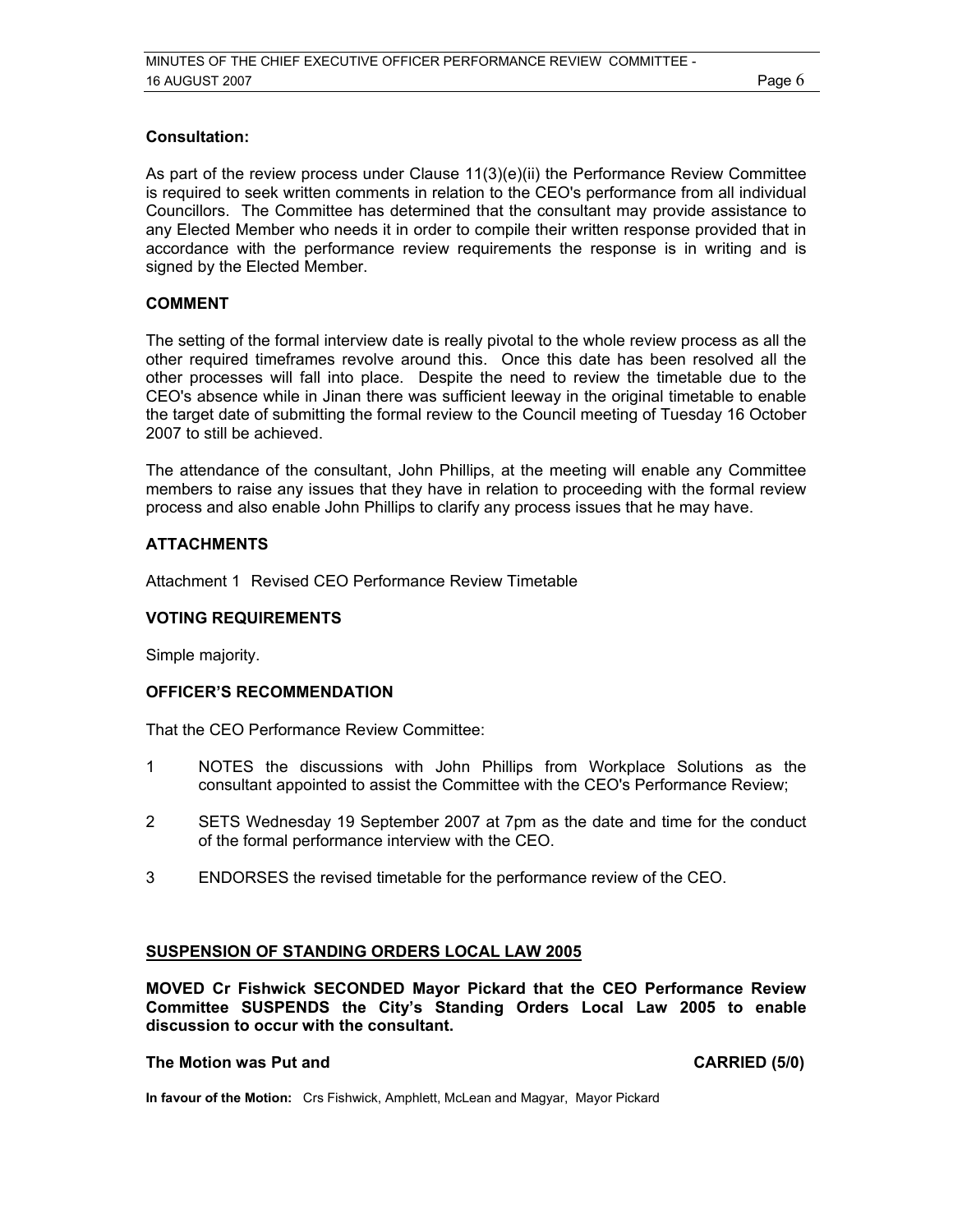A late item was tabled, being Item 2 – Process for Review of the CEO's Key Performance Indicators. Items 1 and 2 were dealt with jointly at this point.

The Director Corporate Services provided an overview of the reports and advised that the recommended date for the formal performance interview with the CEO required to be reconsidered.

Discussion ensued on the approach to be taken to this year's review process. Mr Phillips was requested to provide examples of CEO's key performance indicators used by similar sized local governments, ensuring that anonymity is retained.

Consideration was given to suitable alternative dates for the process, with the following alterations being agreed to:

| 9  | Committee meets to consider CEO Report and form 24 September 2007<br>consensus view on performance | 5.30 pm                            |
|----|----------------------------------------------------------------------------------------------------|------------------------------------|
| 10 | Interview CEO                                                                                      | 27 September 2007<br>5.00 pm       |
| 11 | Committee meets to determine and conclude its 2 October 2007<br>review                             | 5.30 pm                            |
| 13 | Committee<br>discuss and<br>meets<br>to<br>consultant's report.                                    | finalise 4 October 2007<br>5.30 pm |

#### **RESUMPTION OF STANDING ORDERS LOCAL LAW 2005**

**MOVED Cr Fishwick SECONDED Cr Magyar that the City's Standing Orders Local Law 2005 be RESUMED.** 

#### **The Motion was Put and CARRIED (5/0)**

**In favour of the Motion:** Crs Fishwick, Amphlett, McLean and Magyar, Mayor Pickard

**MOVED Mayor Pickard SECONDED Cr McLean that the CEO Performance Review Committee:** 

- **1 NOTES the discussions with John Phillips from Workplace Solutions as the consultant appointed to assist the Committee with the CEO's Performance Review;**
- **2 SETS Thursday 27 September 2007 at 5 pm as the date and time for the conduct of the formal performance interview with the CEO;**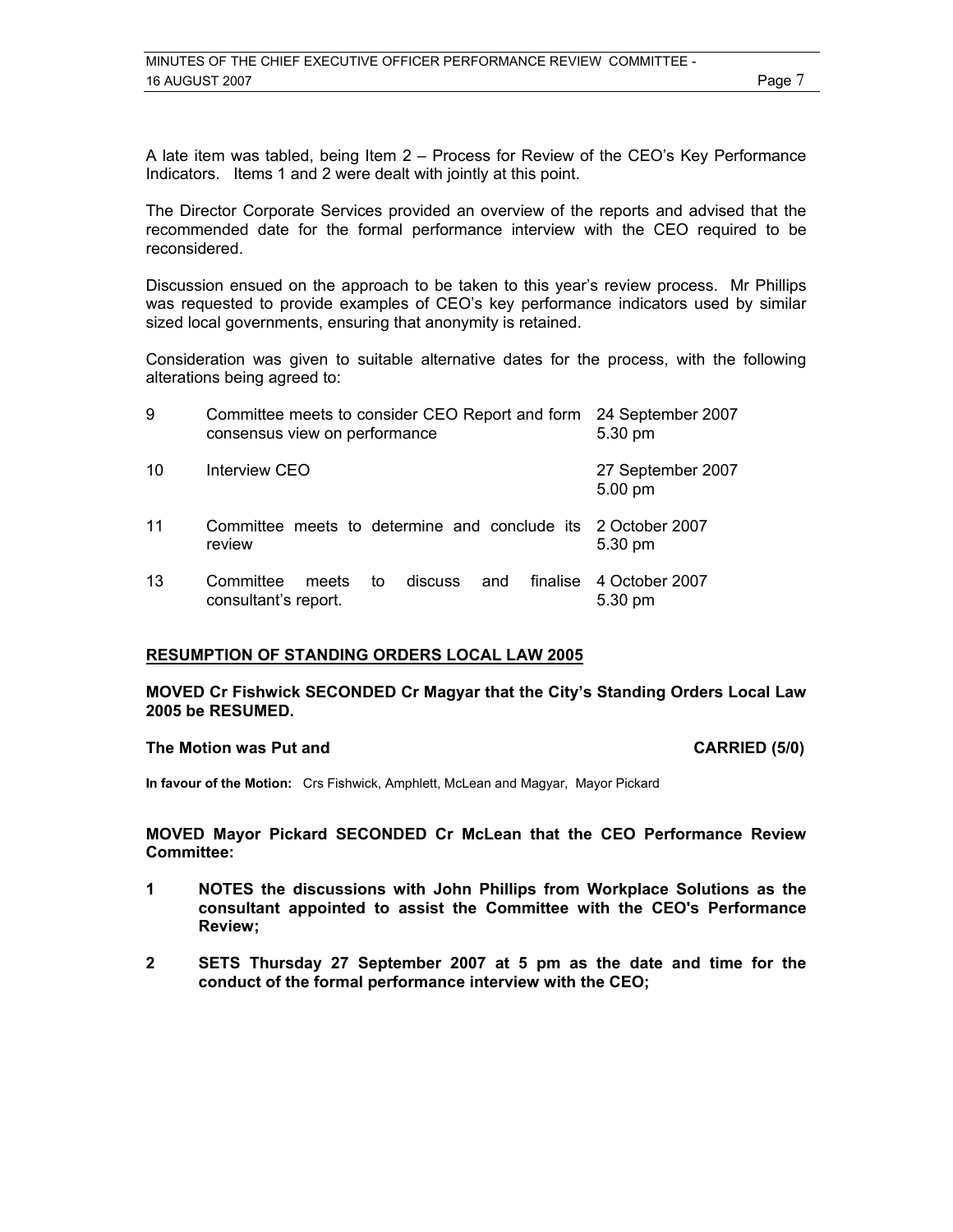**3 ENDORSES the revised timetable for the performance review of the CEO, with the following changes:** 

| 9  | <b>Committee meets to consider CEO Report</b><br>and form consensus view on performance | Monday 24 September<br>2007 at 5.30 pm             |
|----|-----------------------------------------------------------------------------------------|----------------------------------------------------|
| 10 | <b>Interview CEO</b>                                                                    | Thursday 27 September<br>2007 at 5.00 pm           |
| 11 | meets to determine and Tuesday 2 October 2007<br>Committee<br>conclude its review       | at 5.30 pm                                         |
| 13 | Committee meets to discuss and finalise<br>consultant's report.                         | Thursday<br><b>October</b><br>4<br>2007 at 5.30 pm |

**4 ENDORSES the process of seeking input into the CEO's key performance indicators from Elected Members at the same time as feedback is provided in relation to the CEO's performance review and that input also be sought from the CEO with the new key performance indicators assessed and determined by the CEO Performance Review Committee prior to the interview with the CEO in relation to his annual performance.** 

#### The Motion was Put and **CARRIED** (5/0)

**In favour of the Motion:** Crs Fishwick, Amphlett, McLean and Magyar, Mayor Pickard

**The following late item was presented to the CEO Performance Review Committee:** 

## **ITEM 2 PROCESS FOR REVIEW OF THE CEO'S KEY PERFORMANCE INDICATORS – [74574]**

**WARD:** All

**RESPONSIBLE** Mr Mike Tidy **DIRECTOR:** Corporate Services

#### **PURPOSE**

To report to the Committee on the process for the review of the CEO's Key Performance Indicators (KPIs).

#### **EXECUTIVE SUMMARY**

As for the requirements for the Annual Performance Review, the CEO's contract also includes a requirement for a review of the key performance indicators that have been set for the Chief Executive Officer. Unlike the performance review process however, where the contract is very prescriptive in terms of the process and the steps to be undertaken, in the case of the KPIs the contract provides no guidance as to how these should be reviewed. It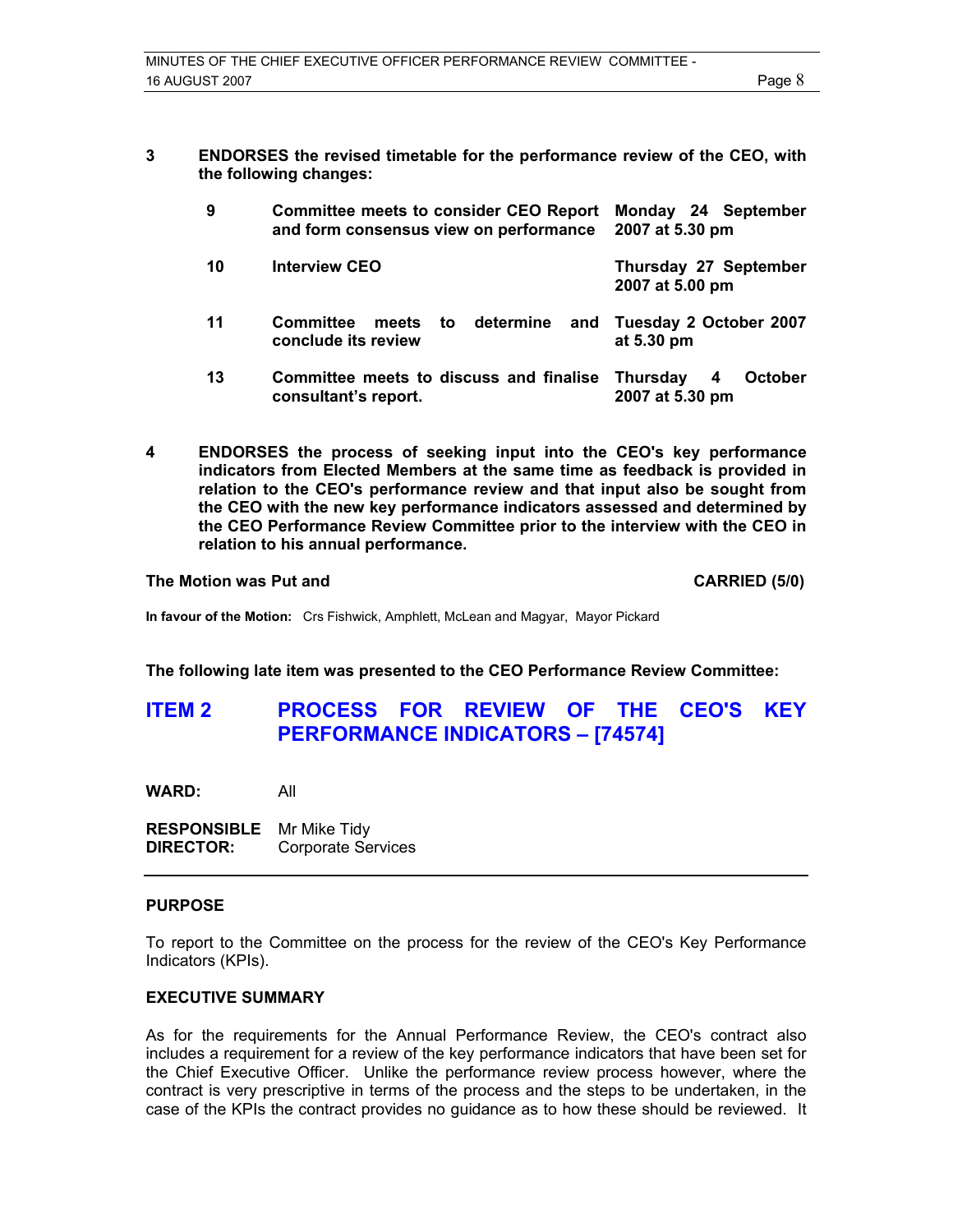is therefore open to the CEO's Performance Review Committee to determine an appropriate process.

The contract does stipulate that the review of the KPIs is to be undertaken annually, either at or immediately after the CEO's annual performance review. Last year the review of the KPIs was undertaken at the same time as the CEO's annual performance review.

*It is recommended that the CEO Performance Review Committee:* 

*ENDORSES the process of seeking input into the CEO's KPIs from Elected Members at the same time as feedback is provided in relation to the CEO's performance review and that the review of the CEO's KPIs be undertaken at the conclusion of the interview with the CEO in relation to his annual performance.* 

## **BACKGROUND**

At the meeting of the CEO's Performance Review Committee on 7 August 2007 the Mayor requested a report outlining the process to be undertaken to review the CEO's key performance indicators.

As previously reported to Committee members the process outlined in the CEO's contract in relation to the annual performance review is very prescriptive in terms of process, key steps and timeframes. In relation to the review of the CEO's KPIs however, the only requirement is that

#### *"Clause 11.1 - Key Performance Indicators*

*The Key Performance Indicators to be met by the Executive will be reviewed annually at or immediately after the time of the Executive's annual performance review by the Council in consultation with the Executive."* 

There is no process that is articulated as to how that should be undertaken. It is therefore entirely up to the Chief Executive Officer's Performance Review Committee to determine any issues of process that may relate to the review of the key performance indicators of the CEO.

### **DETAILS**

#### **Issues and options considered:**

As Clause 11.1 indicates the review is required to be done annually and can be done either at or immediately after the annual performance review. Last year the review of the CEO's KPIs was undertaken at the annual performance review. Feedback from Councillors in relation to annual performance included some feedback in relation to KPIs and during the process of the formal interview with the CEO the issues of setting KPIs for the next twelve months was discussed. The outcomes of this were then formulated into a draft set of KPIs, which were circulated for comment before final sign off.

This process appeared to work well at least for the first review by the current Council. One of the advantages in reviewing the key performance indicators at the same time as the annual performance review is that thinking about the annual performance over the last twelve months usually drives the thoughts about what should be included and set for the next twelve months.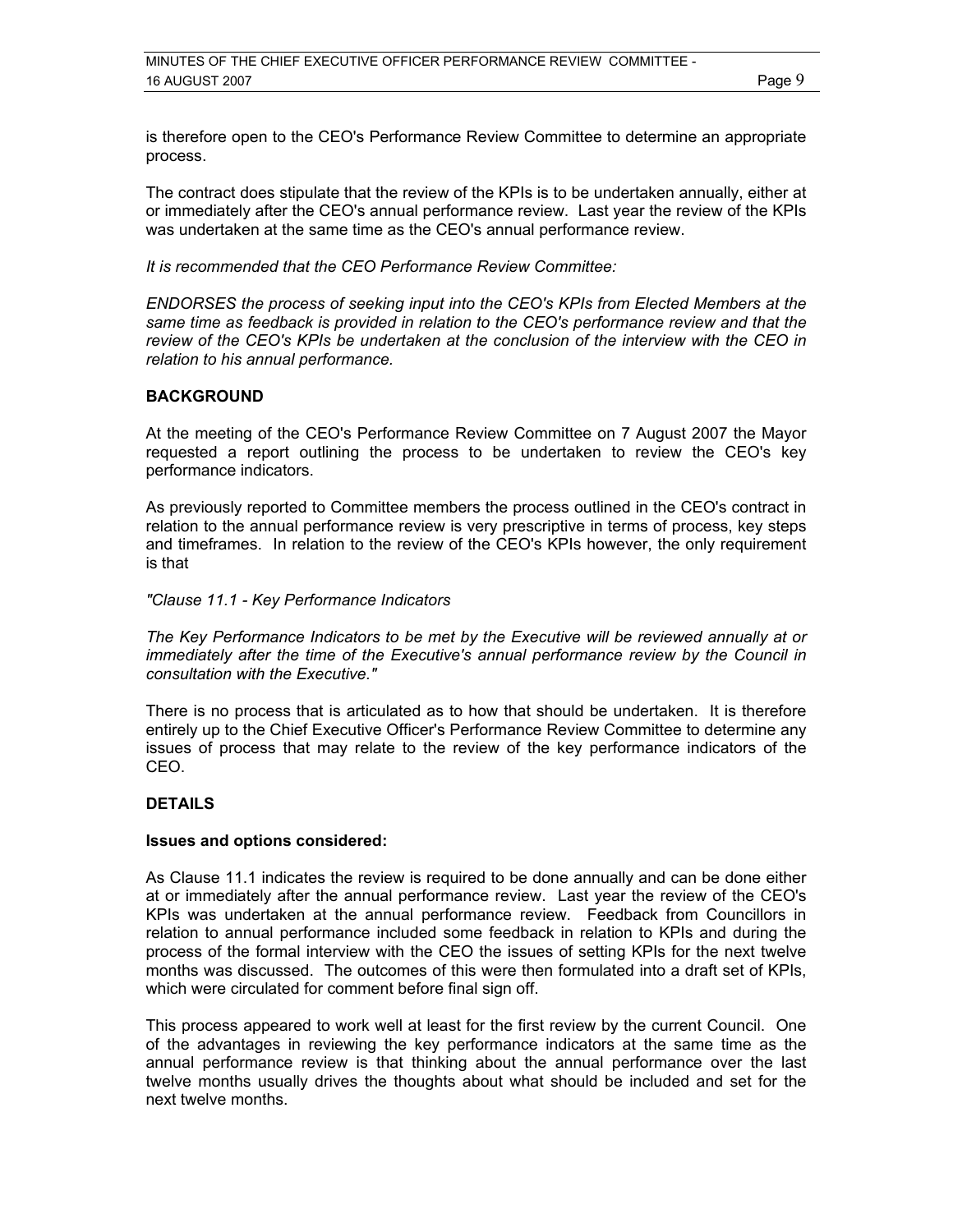An alternative to the process followed last year would be for the annual performance review to be concluded and then a completely separate process undertaken for the review of the CEO's KPIs. This would need to include a process for getting feedback from all Elected Members, input from the CEO either in the form of a report or a face to face discussion with the Committee, which then results in a final set of agreed key performance indicators.

## **Link to Strategic Plan:**

Objective 4.5 - To manage our workforce as a strategic business resource.

## **Legislation – Statutory Provisions:**

Included in Clause 3 Executive Duties, of the CEO's Employment Contract are the following references to the Local Government Act 1995 and other regulatory requirements:

- "3.3 exercise such powers and carry out such duties and functions as are imposed in the Act, and all other relevant laws, regulations and Standing Orders
- 3.4 fulfil the functions of a CEO as prescribed in the Act
- 3.5 comply with the Council's policies and procedures and Code of Conduct, as varied from time to time by the Council"

#### **Risk Management considerations:**

The performance review process is designed to evaluate and assess the CEO's performance against Key Performance Indicators on a periodic basis and the Performance Review Committee is required to refer its concluded report to the Council for consideration and actioning.

#### **Financial/Budget Implications:**

In conducting the performance review under the CEO's Employment contract, the Performance Review Committee is required to appoint and consult with and seek guidance from an external and independent human resources expert, or similar, to facilitate the review of the CEO's performance (Clause 11.3(e)(i)).

Provision has been made in the 2007/08 consultancy budget for this cost and the quotation received is within expectations.

#### **Policy implications:**

Not applicable.

#### **Regional Significance:**

Not applicable.

## **Sustainability implications:**

Not applicable.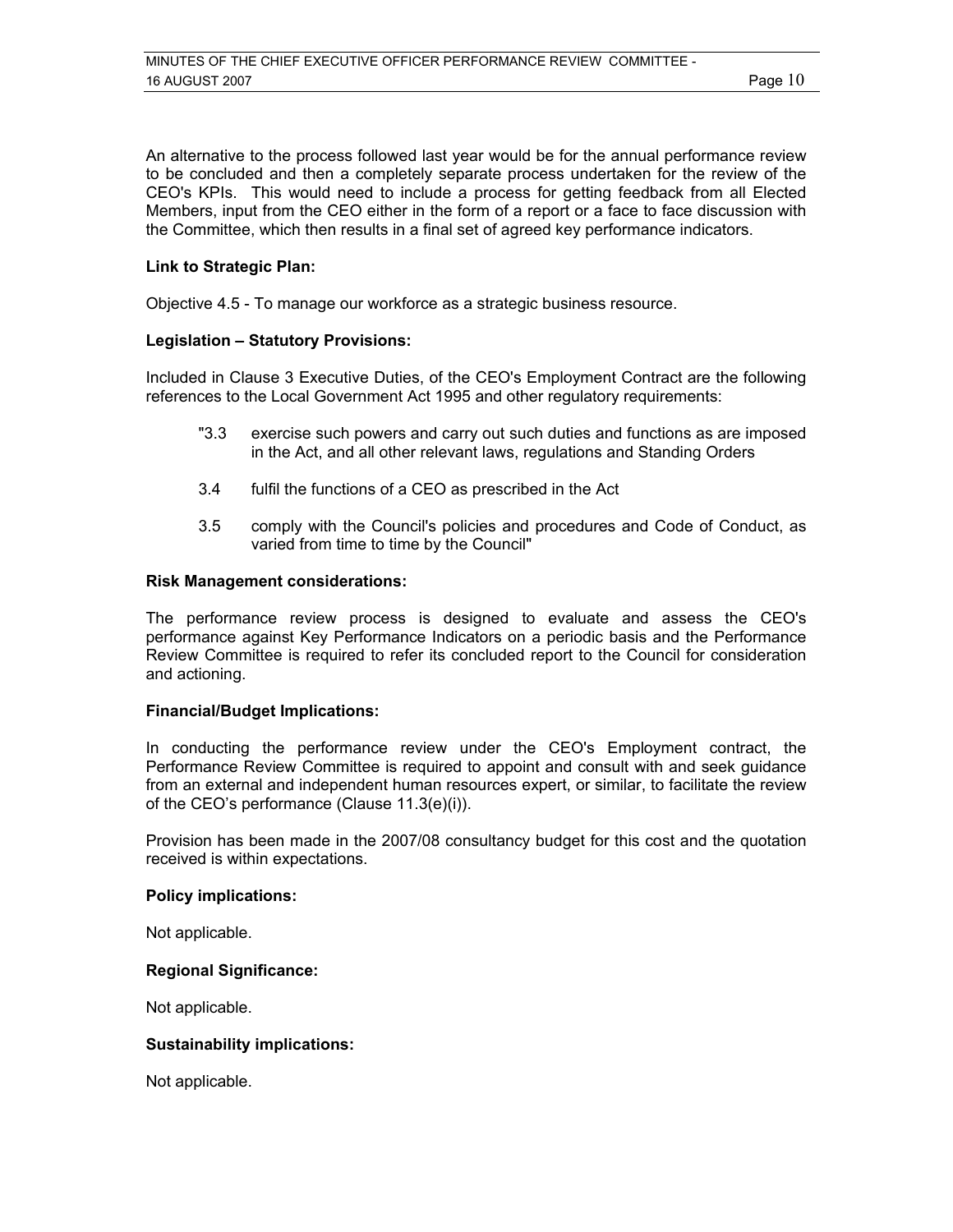## **Consultation:**

Unlike the provisions in the CEO's contract in relation to the conduct of the annual performance review there are no specific provisions in relation to how the review of key performance indicators is to be conducted. It would be expected however that each Elected Member would have an opportunity to provide feedback and input into the setting of the key performance indicators for the CEO for the next twelve months.

## **COMMENT**

It is suggested that an approach similar to that followed last year for the review and setting of key performance indicators whereby it was done as part of the annual performance review process, would be an appropriate and reasonable course of action. The key elements of that process have been set out in dot point form in Attachment 1.

Notwithstanding the above comment, within the terms of the CEO's contract there is no predetermined process and it is open for the Committee within its Terms of Reference to determine how it may wish to go about determining the review and the setting of new key performance indicators for the Chief Executive Officer.

## **ATTACHMENTS**

Attachment 1 - Proposed CEO KPI Review Process

## **VOTING REQUIREMENTS**

Simple majority.

## **OFFICER'S RECOMMENDATION**

That the CEO Performance Review Committee ENDORSES the process of seeking input into the CEO's KPIs from Elected Members at the same time as feedback is provided in relation to the CEO's performance review and that the review of the CEO's KPIs be undertaken at the conclusion of the interview with the CEO in relation to his annual performance.

**This item was considered earlier in the meeting in conjunction with Item 1.** 

## **MOTIONS OF WHICH PREVIOUS NOTICE HAS BEEN GIVEN**

Nil.

## **REQUESTS FOR REPORTS FOR FUTURE CONSIDERATION**

Nil.